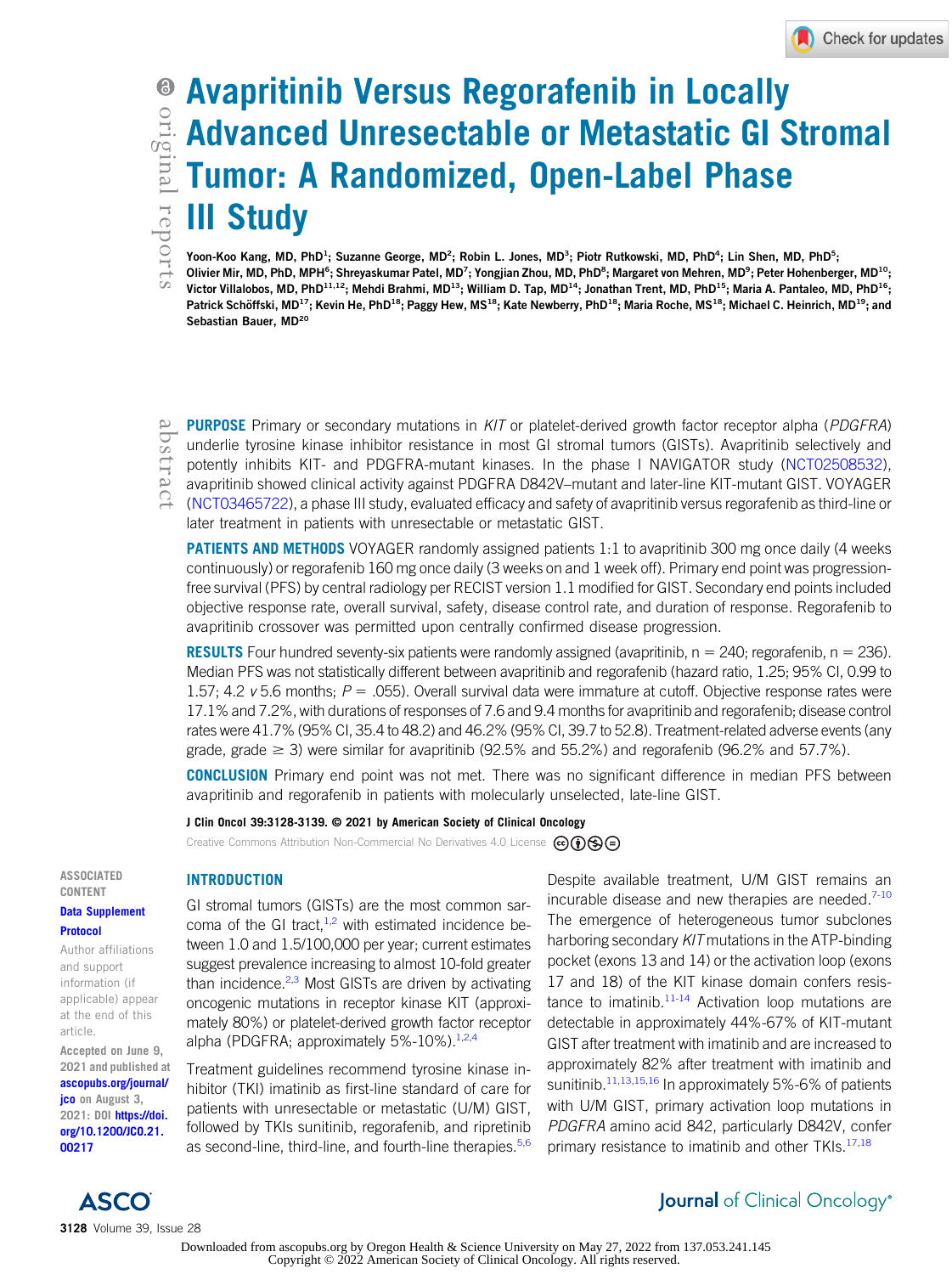#### **CONTEXT**

#### Key Objective

The phase III VOYAGER study evaluated efficacy and safety of avapritinib versus regorafenib as third-line or later treatment in patients with molecularly unselected unresectable or metastatic GI stromal tumor (GIST). To our knowledge, VOYAGER is the first randomized study in late-line GIST to use an active comparator as a control arm.

#### Knowledge Generated

Avapritinib was not superior to regorafenib in terms of median progression-free survival (PFS; primary end point) in third-line or later treatment of patients with unresectable or metastatic GIST. Most patients enrolled had KIT-mutant tumors. Consistent with previous experience with avapritinib, response rates and PFS remained high and durable in 3% of patients with platelet-derived growth factor receptor alpha D842V–mutant tumors.

#### Relevance

As no PFS benefit was observed with avapritinib over regorafenib (intention-to-treat population), our findings do not suggest any change in later-line treatment paradigms for KIT-mutant GIST. However, avapritinib remains the most active available agent for patients with platelet-derived growth factor receptor alpha D842V–mutant GIST.

Avapritinib (formerly BLU-285; Blueprint Medicines Corporation, Cambridge, MA) is a potent, selective inhibitor of KIT and PDGFRA tyrosine kinases, with high potency for KIT D816V–mutant and PDGFRA D842V–mutant kinases.<sup>18</sup> In a phase I study (NAVIGATOR; [NCT02508532](https://www.clinicaltrials.gov/ct2/show/NCT02508532)), avapritinib demonstrated objective response rates (ORRs) of 21% as fourth-line or later therapy in patients with advanced molecularly unselected GIST and 88% in patients with advanced PDGFRA D842V–mutant GIST, regardless of previous therapy.<sup>[19](#page-10-15),[20](#page-11-0)</sup> Findings from NAVIGATOR formed the basis for US Food and Drug Administration approval of avapritinib in the United States and European Medicines Agency approval in Europe for treatment of adults with U/M GIST harboring a PDGFRA exon 18 mutation, including D842V mutations.<sup>21[,22](#page-11-2)</sup>

On the basis of data from NAVIGATOR, a phase III clinical study to assess the efficacy and safety of avapritinib versus regorafenib (VOYAGER; [NCT03465722](https://www.clinicaltrials.gov/ct2/show/NCT03465722)) was initiated in patients with molecularly unselected U/M GIST previously treated with imatinib and one or two other TKIs. Here we present outcomes of VOYAGER, which to our knowledge is the first randomized study in late-line U/M GIST that uses an active comparator (regorafenib) as a control arm.

#### PATIENTS AND METHODS

#### Study Design

VOYAGER was an open-label, randomized, multicenter phase III study ([NCT03465722](https://www.clinicaltrials.gov/ct2/show/NCT03465722)) comparing avapritinib with regorafenib in patients with U/M GIST previously treated with imatinib and one or two additional TKIs. Eligible patients were randomly assigned 1:1 to receive either oral avapritinib 300 mg once daily in continuous 28-day cycles or oral regorafenib 160 mg once daily in 28-day, 3 weeks on and 1 week off cycles [\(Fig 1](#page-2-0)). Random assignment was stratified by TKI treatment (third-line v fourth-line), geographic region (Asia v other countries), and *PDGFRA* 

D842V status (mutation present v absent) measured by circulating tumor DNA (ctDNA). Patients who received avapritinib had the option to escalate to 400 mg once daily at the investigator's discretion after specific criteria were met (per the Protocol, online only). Crossover from regorafenib to avapritinib was allowed for patients with centrally confirmed radiologic disease progression.

The study was conducted in accordance with the Declaration of Helsinki and Good Clinical Practice guidelines. The Protocol was approved by the institutional review board or independent ethics committee at each study center. All patients provided written informed consent for data collection supporting these analyses.

#### Eligibility Criteria

Eligible patients (age  $\geq$  18 years) had histologically confirmed U/M GIST, previously treated with imatinib and one or two additional TKIs, and had an Eastern Cooperative Oncology Group performance status of 0 or 1. Patients were excluded if they previously received avapritinib, regorafenib, or  $>$  3 different TKIs, systemic anticancer therapy within 2 weeks (1 week following Protocol amendment) before random assignment, or radiotherapy within 2 weeks before random assignment or had a known risk for intracranial bleeding (ICB) within 1 year before random assignment.

#### **Outcomes**

The primary end point was progression-free survival (PFS) on the basis of central radiologic assessment by RECIST version  $1.1$  modified for GIST (mRECIST  $v1.1$ ).<sup>[7](#page-10-6)</sup> Key secondary end points were ORR by mRECIST v1.1 and overall survival (OS); other secondary end points included safety, disease control rate (DCR; rate of complete responses and partial responses [PRs] or stable disease [SD] lasting  $\geq 16$  weeks), and duration of response (DOR) by central radiology per mRECIST v1.1. A post hoc analysis of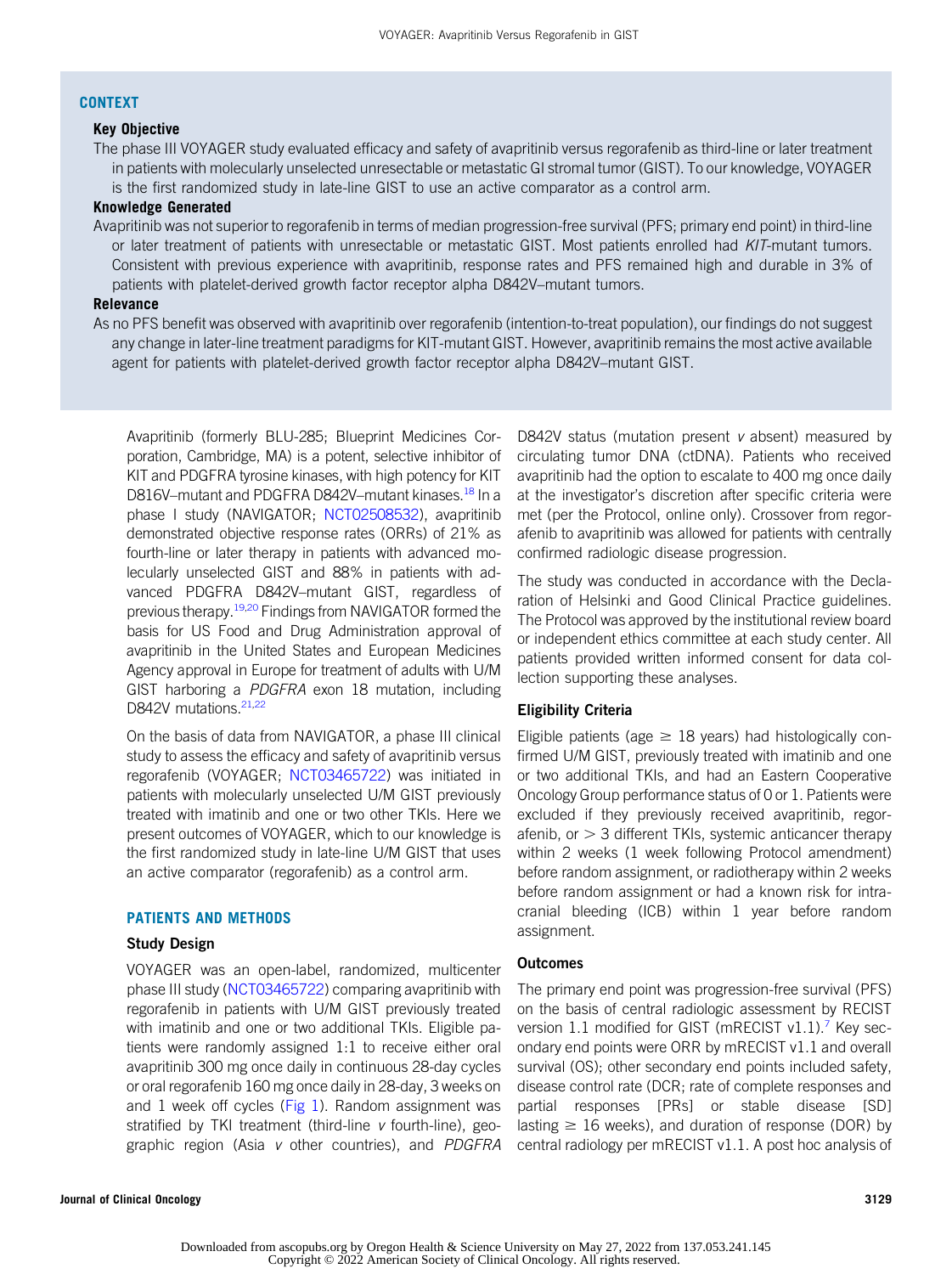Kang et al



<span id="page-2-0"></span>FIG 1. CONSORT diagram for the phase III VOYAGER study. ITT, intention-to-treat.

PFS per investigator assessment in patients who crossed over from regorafenib to avapritinib was conducted.

#### **Assessments**

Tumor assessments, by computed tomography with intravenous contrast or magnetic resonance imaging, were performed at baseline and then every 8 weeks ( $\pm$  1 week) counting from Cycle 1 Day 1 until disease progression was confirmed by central radiology review. Patients who discontinued treatment because of reasons other than disease progression were followed for tumor assessments until disease progression or death (or loss to follow-up). Target and nontarget lesions were identified and assessed according to mRECIST v1.1 by central radiology review.<sup>7</sup> Blood samples for characterizing mutation status by ctDNA were collected at screening and at Day 1 of all cycles up to the end of the treatment. Samples for ctDNA analysis were not collected following crossover from regorafenib to avapritinib. Samples were sent to a central laboratory in the United States for analysis.

Adverse events (AEs) were evaluated at each visit from the start of study drug administration up to 30 days after the final dose and were recorded and coded according to the Medical Dictionary for Regulatory Activities v18.1. The severity of AEs was graded using the National Cancer Institute Common Terminology Criteria for Adverse Events. Cognitive effects were defined as cognitive disorder, memory impairment, confusional state, or encephalopathy. ICB was defined as cerebral hemorrhage, intracranial hemorrhage, or subdural hematoma.

#### Statistical Methods

The sample size was based on the assumption that the median PFS (mPFS) for regorafenib was approximately 5 months.<sup>[23](#page-11-3)</sup> A sample size of 460 patients (approximately 230 patients per arm) and a minimum of 264 PFS events were predicted to provide 90% power at a two-sided  $\alpha$  value of .05, assuming a PFS hazard ratio (HR; avapritinib v regorafenib) of 0.67.

Efficacy was evaluated in all randomly assigned patients (intention-to-treat [ITT]), and safety was evaluated in all patients who received  $\geq 1$  dose of avapritinib or regorafenib. Kaplan-Meier (K-M) estimates were used to assess PFS and OS. Median follow-up was calculated using reverse K-M estimates. The Cox regression model was used to assess HR and 95% CI. For ORR, 95% CI was estimated using the Clopper-Pearson method; treatment difference was estimated using a stratified Cochran-Mantel-Haenszel test. K-M estimates were used to descriptively summarize DOR. For DCR, 95% CI was estimated for the ITT population using the Clopper-Pearson method. The cutoff date for these analyses was March 9, 2020.

#### RESULTS

#### **Patients**

Overall, 476 patients were randomly assigned between March 26, 2018, and November 15, 2019, in North America, Europe, Australia, and Asia; 240 patients received avapritinib, and 236 patients received regorafenib. All patients on avapritinib started on 300 mg, with four patients escalated to avapritinib 400 mg; all patients on regorafenib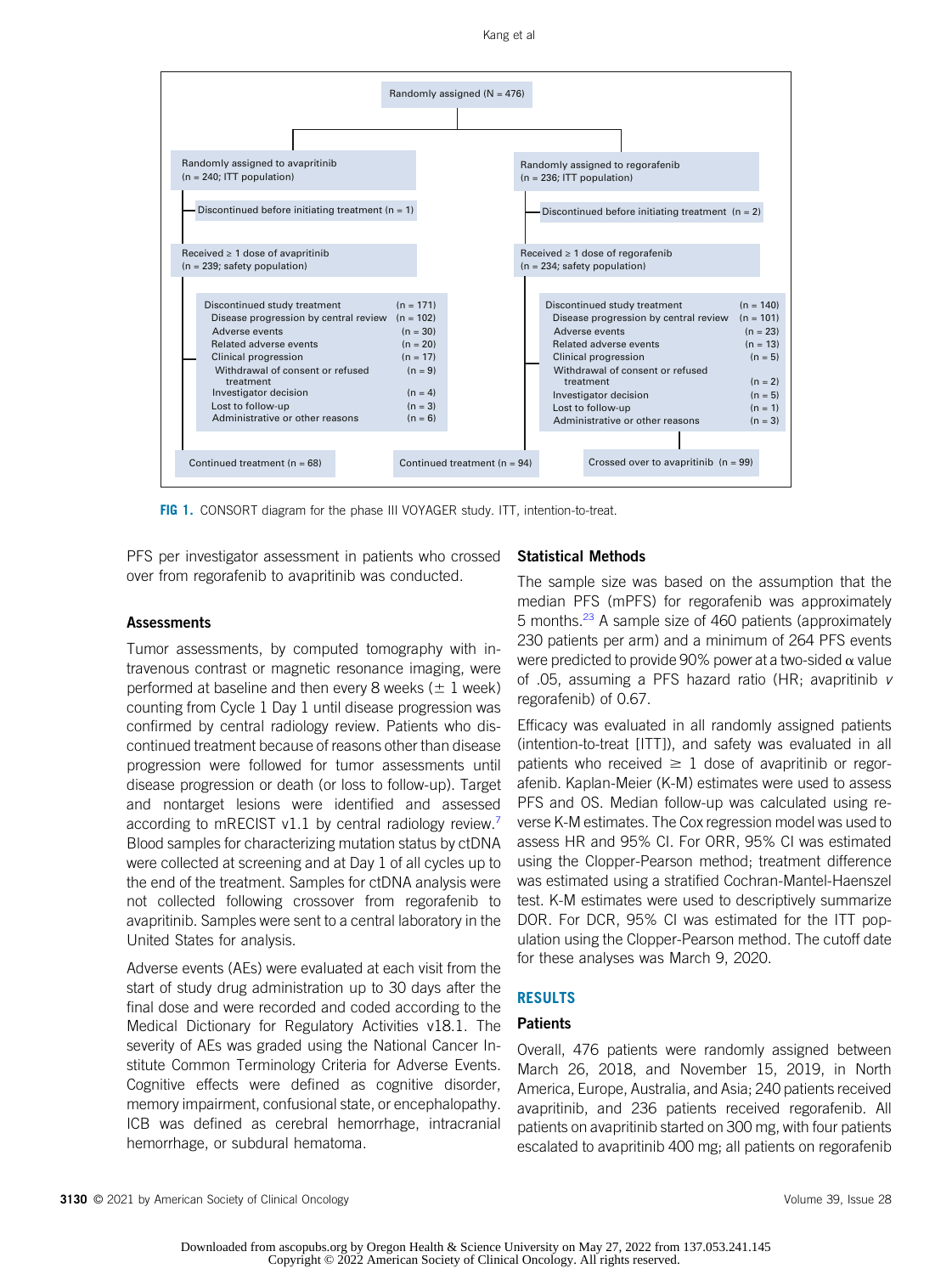started on 160 mg. Of the patients randomly assigned to regorafenib, 41.9% (99 of 236) of patients crossed over to avapritinib treatment [\(Fig 1\)](#page-2-0).

In the ITT population, the median age (range) was 61 (31-91) years, 66.8% (318 of 476) were male, 59.2% (282 of 476) were White, and 25.4% (121 of 476) were recruited from Asia. All patients received previous treatment with imatinib, and 95.0% (452 of 476) of patients received previous treatment with sunitinib. In all, 85.7% (408 of 476) of patients received two distinct previous TKIs and 14.3% (68 of 476) of patients received three distinct previous TKIs. On the basis of baseline ctDNA analysis, a PDGFRA exon 18 mutation was found in 3.8% (18 of 476) of patients, and 30.7% (146 of 476) of patients had mutations other than PDGFRA exon 18, KIT V654A, KIT T670I, or KIT exon 17; 2.7% (13 of 476) of patients had a D842V mutation in the activation loop sequence of PDGFRA exon 18. The mutation status in the ctDNA of 28.6% (136 of 476) of patients was unknown, because of sample unavailability for analysis, primarily since samples could not be shipped outside of China [\(Table 1\)](#page-4-0).

#### **Efficacy**

There was no significant difference in mPFS between avapritinib and regorafenib (HR, 1.25; 95% CI, 0.99 to 1.57; mPFS 4.2  $v$  5.6 months, respectively;  $P = .055$ ). The shape of the K-M curve was similar in both study arms ([Fig 2A\)](#page-6-0). Similarly, there was no significant difference in mPFS between subgroups of patients treated with avapritinib and regorafenib as third-line treatment (HR, 1.26; 95% CI, 0.98 to 1.61; mPFS 4.2 v 5.5 months, respectively;  $P = 0.068$ ; [Fig 2B\)](#page-6-0) or fourth-line treatment (HR, 1.19; 95% CI, 0.66 to 2.15; mPFS 3.8  $v$  5.6 months, respectively;  $P = .550$ ; [Fig 2C](#page-6-0)). mPFS in patients from Asia was similar to that in other countries, with no significant difference in PFS between avapritinib and regorafenib (HR, 1.14; 95% CI, 0.72 to 1.80; mPFS 3.9  $v$  5.4 months, respectively;  $P = .583$ ). Among patients with PDGFRA D842V–mutant GIST ( $n = 13$ ), mPFS was significantly higher for the seven treated with avapritinib (not reached [NR]; 95% CI, 9.7 to NR) compared with the six treated with regorafenib (4.5 months; 95% CI, 1.7 to NR;  $P = .035$ ; [Fig 2D\)](#page-6-0). When excluding these 13 patients from the ITT population, mPFS was statistically higher with regorafenib (HR, 1.34; 95% CI, 1.06 to 1.69; mPFS 3.9  $v$  5.6 months, respectively;  $P = .012$ ; [Fig 2E](#page-6-0)). For patients who crossed over from regorafenib to avapritinib ( $n = 99$ ), mPFS by investigator assessment was 2.6 months (Data Supplement, online only; 95% CI, 1.84 to 3.71) with a 6-month PFS rate of 24.1%.

At the cutoff date, OS data were immature with the median follow-up of 8.5 months for avapritinib and 9.6 months for regorafenib. OS estimates at 12 months were similar for avapritinib and regorafenib in the ITT population (68.2% v 67.4%, respectively), among patients who were treated as

third-line (67.9%  $v$  68.8%, respectively) or as fourth-line (67.4% v 60.4%, respectively).

In the ITT population, ORR was significantly higher for avapritinib (17.1%; 95% CI, 12.5 to 22.5; all PR) compared with regorafenib (7.2%; 95% CI, 4.3 to 11.3; all PR;  $P < .001$ ; [Table 2\)](#page-7-0). The median DOR was 7.6 months (95% CI, 5.6 to NR) for avapritinib and 9.4 months (95% CI, 7.4 to NR) for regorafenib. ORR was significantly higher for avapritinib compared with regorafenib even when patients with PDGFRA D842V–mutant GIST were excluded from analysis ( $P < .003$ ; [Table 2\)](#page-7-0) and in patients who received avapritinib or regorafenib as third-line treatment ( $P < .001$ ; [Table 2\)](#page-7-0). There was no difference in ORR among patients who received avapritinib or regorafenib as fourth-line treatment. In patients who received  $\geq 1$  dose of avapritinib after crossing over from regorafenib ( $n = 96$ ), the ORR on avapritinib by investigator assessment was 10.4% (95% CI, 5.1 to 18.3) (Data Supplement). Two patients with PDGFRA D842V–mutant GIST crossed over from regorafenib to avapritinib, and both remained on avapritinib treatment at the time of the data cutoff (one was in PR, and the other was yet to have a postavapritinib scan).

In the ITT population, 47.1% of patients had SD and 27.9% had progressive disease (PD) as best response with avapritinib, compared with regorafenib with which 67.4% of patients had SD and 20.8% had PD as best response. The DCR was 41.7% (95% CI, 35.4 to 48.2) for avapritinib and 46.2% (95% CI, 39.7 to 52.8) for regorafenib [\(Table 2](#page-7-0)). Similarly, the DCR was 39.9% (95% CI, 33.6 to 46.5) for avapritinib and 46.5% (95% CI, 39.9 to 53.2) with regorafenib when patients with PDGFRA D842V–mutant GIST were excluded [\(Table 2](#page-7-0)). Among seven patients with PDGFRA D842V–mutant GIST treated with avapritinib, the ORR was 42.9% (95% CI, 9.9 to 81.6; all PR), 57.1% had SD, no patient had PD, and the DCR was 100.0% (95% CI, 59.0 to 100.0). By contrast, none of the six patients with PDGFRA D842V–mutant GIST treated with regorafenib had a radiologic response, 50.0% had SD, 16.7% had PD, and the DCR was 33.3% (95% CI, 4.3 to 77.7; Data Supplement).

#### Safety

In the safety population, incidences of any-grade treatment-related adverse events (TRAEs) were similar between patients receiving avapritinib (92.5%) and regorafenib (96.2%), with 55.2% and 57.7% reporting grade  $\geq$  3 TRAEs, respectively ([Table 3](#page-8-0)). The most common any-grade TRAEs occurring in  $\geq$  30% of patients were anemia (40.2%), nausea (39.3%), and fatigue (35.1%) with avapritinib and fatigue (34.2%), diarrhea (34.6%), and palmar-plantar erythrodysesthesia syndrome (59.0%) with regorafenib. The rate of discontinuation because of TRAEs was 8.3% for avapritinib and 5.6% for regorafenib. Overall, 66% (65 of 99) of patients who crossed over from regorafenib to avapritinib discontinued treatment; reasons for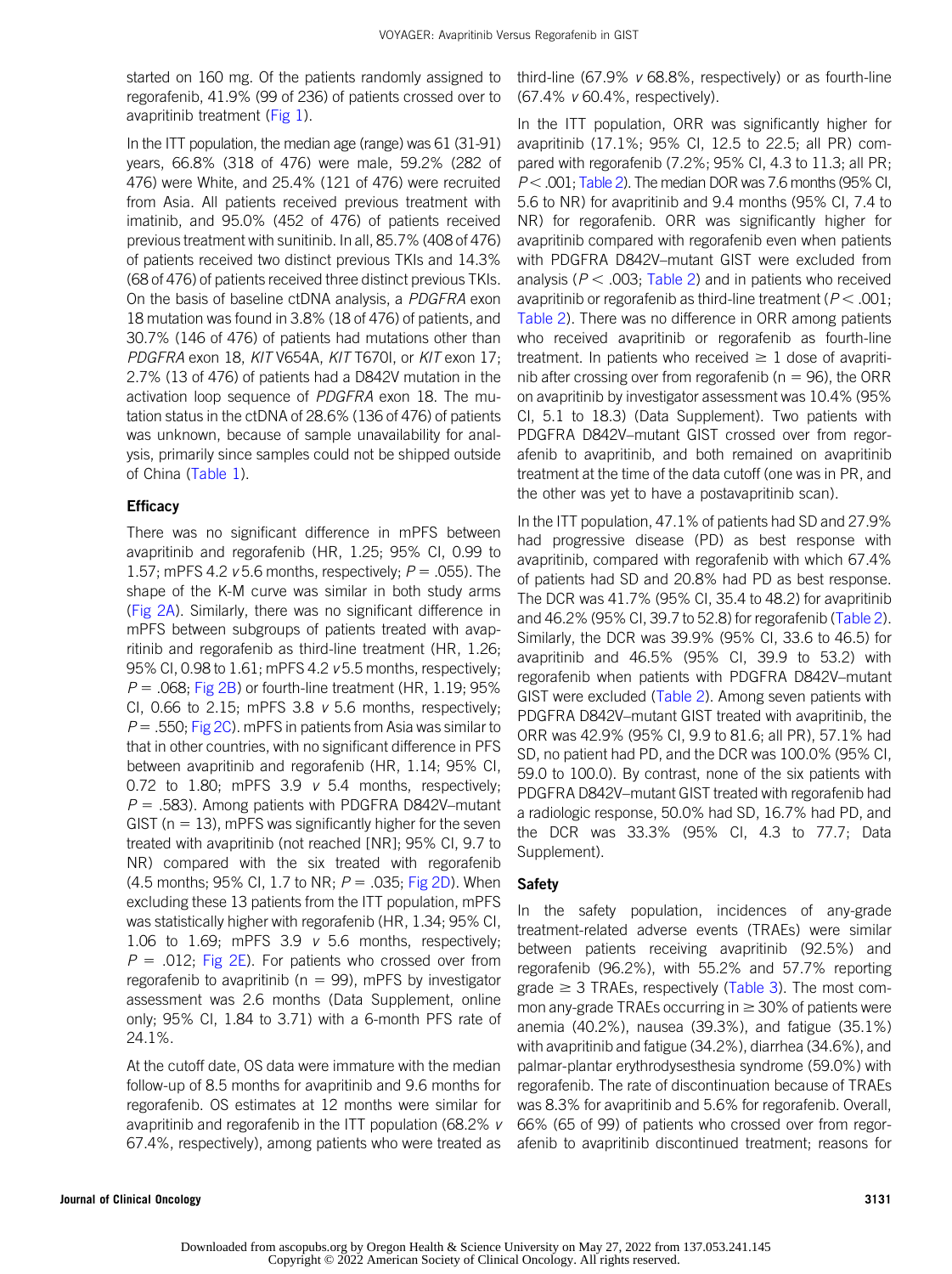<span id="page-4-0"></span>TABLE 1. Demographics and Baseline Characteristics

|                                            | <b>Patients</b>               |                           |                     |  |
|--------------------------------------------|-------------------------------|---------------------------|---------------------|--|
| <b>Characteristic</b>                      | Avapritinib ( $n = 240$ )     | Regorafenib ( $n = 236$ ) | Total ( $N = 476$ ) |  |
| Age, median (range), years                 | 61 (31-91)                    | 62 (31-86)                | 61 (31-91)          |  |
| Age group, No. (%)                         |                               |                           |                     |  |
| $< 65$ years                               | 143 (59.6)                    | 144 (61.0)                | 287 (60.3)          |  |
| $\geq 65$ years                            | 97 (40.4)                     | 92 (39.0)                 | 189 (39.7)          |  |
| Sex, No. (%)                               |                               |                           |                     |  |
| Male                                       | 162 (67.5)                    | 156 (66.1)                | 318 (66.8)          |  |
| Female                                     | 78 (32.5)                     | 80 (33.9)                 | 158 (33.2)          |  |
| Region, No. (%)                            |                               |                           |                     |  |
| North America                              | 73 (30.4)                     | 68 (28.8)                 | 141 (29.6)          |  |
| Europe and Australia                       | 107 (44.6)                    | 107 (45.3)                | 214 (45.0)          |  |
| Asia                                       | 60 (25.0)                     | 61 (25.8)                 | 121 (25.4)          |  |
| Race, No. (%)                              |                               |                           |                     |  |
| Asian                                      | 64 (26.7)                     | 64 (27.1)                 | 128 (26.9)          |  |
| <b>Black or African American</b>           | 9(3.8)                        | 5(2.1)                    | 14(2.9)             |  |
| Native Hawaiian or other Pacific Islander  | 1 (< 1)                       | 1 (< 1)                   | 2 (< 1)             |  |
| White                                      | 139 (57.9)                    | 143 (60.6)                | 282 (59.2)          |  |
| <b>Others</b>                              | 11(4.6)                       | 11(4.7)                   | 22(4.6)             |  |
| Unknown                                    | 16(6.7)                       | 12(5.1)                   | 28 (5.9)            |  |
| ECOG PS, No. (%)                           |                               |                           |                     |  |
| 0                                          | 125 (52.1)                    | 103 (43.6)                | 228 (47.9)          |  |
| $\mathbf{1}$                               | 108 (45.0)                    | 131 (55.5)                | 239 (50.2)          |  |
| $\mathbf{2}$                               | 7(2.9)                        | 2 (< 1)                   | 9(1.9)              |  |
| Metastatic disease, No. (%)                | 238 (99.2)                    | 231 (97.9)                | 469 (98.5)          |  |
| Largest target lesion size by CRA, No. (%) |                               |                           |                     |  |
| $\leq 5$ cm                                | 98 (40.8)                     | 69 (29.2)                 | 167 (35.1)          |  |
| $> 5$ cm to $\leq 10$ cm                   | 83 (34.6)                     | 103 (43.6)                | 186 (39.1)          |  |
| $>10$ cm                                   | 57 (23.8)                     | 61(25.8)                  | 118 (24.8)          |  |
| Primary tumor site, No. (%)                |                               |                           |                     |  |
| Stomach                                    | 70 (29.2)                     | 69 (29.2)                 | 139 (29.2)          |  |
| Duodenum                                   | 17(7.1)                       | 20(8.5)                   | 37 (7.8)            |  |
| Jejunum or ileum                           | 37 (15.4)                     | 27(11.4)                  | 64 (13.4)           |  |
| Rectum                                     | 9(3.8)                        | 8(3.4)                    | 17(3.6)             |  |
| Omentum                                    | 2 (< 1)                       | 1 (< 1)                   | 3 (< 1)             |  |
| Small intestine                            | 66 (27.5)                     | 67 (28.4)                 | 133 (27.9)          |  |
| Esophagus                                  | $\overline{O}$                | 3(1.3)                    | 3 (< 1)             |  |
| Colon                                      | 4(1.7)                        | 5(2.1)                    | 9(1.9)              |  |
| Peritoneum                                 | 8(3.3)                        | 7(3.0)                    | 15(3.2)             |  |
| Others                                     | 27 (11.3)                     | 29 (12.3)                 | 56 (11.8)           |  |
| Previous treatment, No. (%)                |                               |                           |                     |  |
| Imatinib                                   | 240 (100)                     | 236 (100)                 | 476 (100)           |  |
| Sunitinib                                  | 227 (94.6)                    | 225 (95.3)                | 452 (95.0)          |  |
|                                            | (continued on following page) |                           |                     |  |

3132 © 2021 by American Society of Clinical Oncology **Volume 39, Issue 28** Volume 39, Issue 28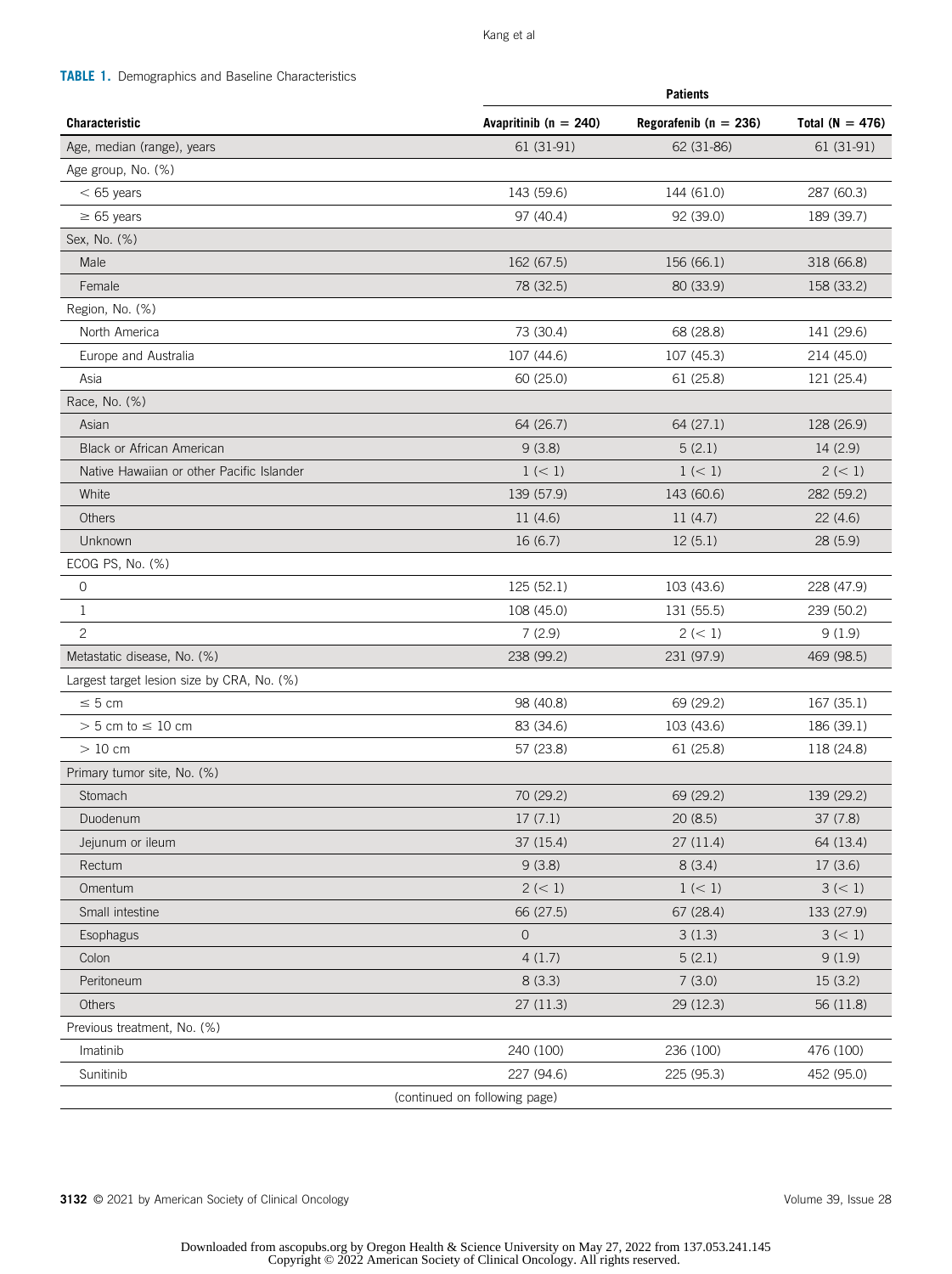#### **TABLE 1.** Demographics and Baseline Characteristics (continued)

|                                                              | <b>Patients</b>           |                           |                     |  |  |
|--------------------------------------------------------------|---------------------------|---------------------------|---------------------|--|--|
| Characteristic                                               | Avapritinib ( $n = 240$ ) | Regorafenib ( $n = 236$ ) | Total ( $N = 476$ ) |  |  |
| No. of previous TKIs, No. (%)                                |                           |                           |                     |  |  |
| $\mathbf{2}$                                                 | 207 (86.3)                | 201 (85.2)                | 408 (85.7)          |  |  |
| 3                                                            | 33(13.8)                  | 35(14.8)                  | 68 (14.3)           |  |  |
| Previous surgical resection, No. (%) <sup>a</sup>            | 213 (88.8)                | 208 (88.1)                | 421 (88.4)          |  |  |
| Total debulking                                              | 78 (36.6)                 | 90(43.3)                  | 168 (39.9)          |  |  |
| Partial debulking                                            | 116 (54.5)                | 120 (57.7)                | 236 (56.1)          |  |  |
| <b>Others</b>                                                | 75 (35.2)                 | 65 (31.3)                 | 140 (33.3)          |  |  |
| Baseline ctDNA, No. (%) <sup>b</sup>                         |                           |                           |                     |  |  |
| PDGFRA exon 18                                               | 11 (4.6)                  | 7(3.0)                    | 18(3.8)             |  |  |
| PDGFRA D842V                                                 | 7(2.9)                    | 6(2.5)                    | 13(2.7)             |  |  |
| PDGFRA exon 18 not D842V                                     | 4(1.7)                    | 1 (< 1)                   | 5(1.1)              |  |  |
| KIT V654A/T670I (no PDGFRA exon 18 mutation)                 | 33 (13.8)                 | 34 (14.4)                 | 67 (14.1)           |  |  |
| KIT exon 17 (no PDGFRA exon 18 or KIT V654A/T670I mutations) | 49 (20.4)                 | 60(25.4)                  | 109 (22.9)          |  |  |
| Others <sup>c</sup>                                          | 80 (33.3)                 | 66 (28.0)                 | 146 (30.7)          |  |  |
| <b>Unknown</b>                                               | 67 (27.9)                 | 69 (29.2)                 | 136 (28.6)          |  |  |

Abbreviations: CRA, Central Radiographic Assessment; ctDNA, circulating tumor DNA; ECOG PS, Eastern Cooperative Oncology Group performance status; KIT, KIT proto-oncogene receptor tyrosine kinase; PDGFRA, platelet-derived growth factor receptor alpha; TKI, tyrosine kinase inhibitor. <sup>a</sup>Percentages calculated out of the number of patients with prior surgical resection.

**Primary mutations were not available in this analysis.** 

c Other includes patients with mutations other than PDGFRA exon 18, KIT V654A/T670I, and KIT exon 17.

discontinuation included disease progression (36 of 99 [36.4%]), AEs (10 [10.1%] including 3 [3.0%] because of TRAEs), clinical progression (7 [7.1%]), administrative or others (6 [6.1%]), withdrawal of consent (3 [3.0%]), investigator decision (2 [2.0%]), and patient refused treatment (1 [1.0%]).

AEs that were considered serious (SAEs) occurred in 41.4% of patients treated with avapritinib and 35.9% of patients treated with regorafenib. Treatment-related SAEs occurred in 19.7% of patients treated with avapritinib and in 14.5% of patients treated with regorafenib. Anemia was the most common treatment-related SAE in patients treated with avapritinib (any grade, 6.7%; grade  $\geq$  3, 5.9%). In patients treated with regorafenib, the most common anygrade treatment-related SAEs were diarrhea and pyrexia (both 1.7%) and the most common grade  $\geq$  3 treatmentrelated SAEs were diarrhea and GI hemorrhage (both 1.3%).

Cognitive effects of any grade occurred in 25.9% of patients treated with avapritinib and in 3.8% of patients treated with regorafenib. Memory impairment and cognitive disorder were the most common any-grade cognitive effects, with higher prevalence in patients treated with avapritinib (both 11.7%) compared with regorafenib (2.1% and  $<$  1%, respectively). Grade  $\geq 3$  cognitive effects occurred in three (1.3%) patients treated with avapritinib, all of whom had cognitive disorder, and four (1.7%) patients treated with regorafenib ([Table 3\)](#page-8-0), of whom two had confusional state, one had cognitive disorder, and one had memory impairment. ICB events of any grade occurred in 3 (1.3%) patients receiving avapritinib. Of the two patients who had a grade  $\geq$  3 ICB event in the avapritinib arm, one had intracranial hemorrhage and the other had a subdural hematoma, both of which resulted in treatment discontinuation. No patients in the regorafenib arm experienced ICB events [\(Table 3\)](#page-8-0).

#### **DISCUSSION**

To our knowledge, VOYAGER was the first randomized study in patients with molecularly unselected U/M GIST postimatinib comparing a novel compound (avapritinib) with an active comparator (regorafenib). Avapritinib did not meet the primary end point of superior PFS compared with regorafenib (HR, 1.25; 95% CI, 0.99 to 1.57) despite having a significantly higher response rate than regor-afenib.<sup>[19](#page-10-15)</sup> Similar to observations in the NAVIGATOR study, avapritinib demonstrated antitumor activity in all patients with PDGFRA D842V-mutant GIST.<sup>[19](#page-10-15)</sup> Although the response rate among patients with PDGFRA D842V–mutant GIST treated with avapritinib was lower in VOYAGER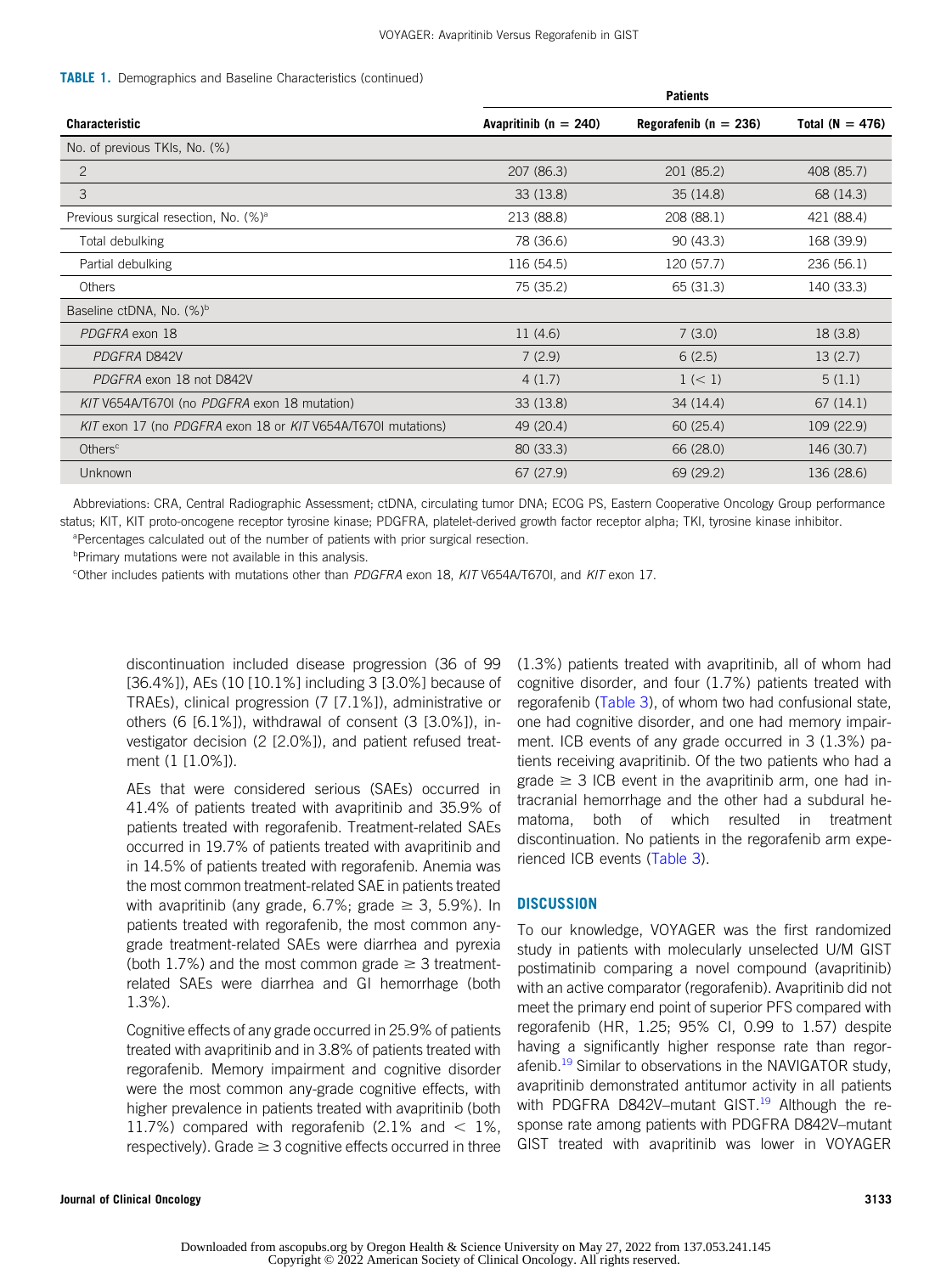

<span id="page-6-0"></span>FIG 2. Kaplan-Meier analysis of PFS for patients with U/M GIST treated with avapritinib or regorafenib in (A) the ITT population, (B) patients who received the study drug as third line treatment, (C) patients who received study drug as fourth line treatment, (D) patients with PDGFRA D842V–mutant GIST, and (E) patients in the ITT population who did not have PDGFRA D842V–mutant GIST. GIST, GI stromal tumor; HR, hazard ratio; ITT, intentionto-treat; NR, not reached; PDGFRA, platelet-derived growth factor receptor alpha; PFS, progression-free survival; U/M, unresectable or metastatic.

compared with NAVIGATOR, the median follow-up for OS in VOYAGER was 11.5 months (95% CI, 8.2 to 12.4), shorter than that reported in NAVIGATOR (27.5 months for PFS).<sup>[24](#page-11-4)</sup> Avapritinib did not show superiority compared with

regorafenib for mPFS in the ITT population, which might be attributed to the different inhibitory spectrum with avapritinib compared with regorafenib. Avapritinib is a potent inhibitor of PDGFRA with the activation mutation D842V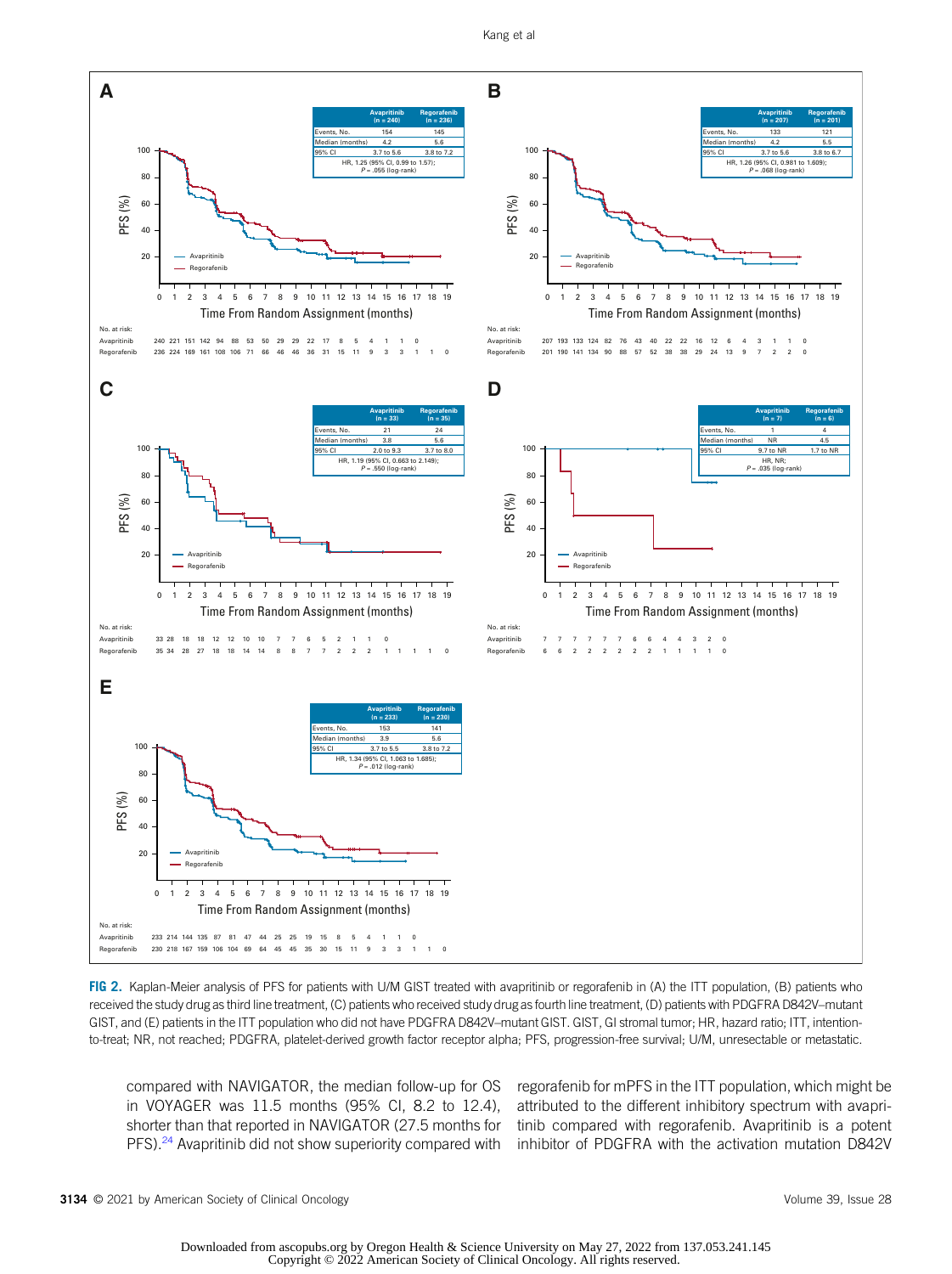<span id="page-7-0"></span>

| <b>ITT Population</b>                                                                                     | <b>Mutant GIST</b>                   |
|-----------------------------------------------------------------------------------------------------------|--------------------------------------|
| TABLE 2. ORR in Patients With Unresectable or Metastatic GIST Treated With Avapritinib Versus Regorafenib | ITT Population Without PDGFRA D842V- |
|                                                                                                           |                                      |
|                                                                                                           |                                      |
|                                                                                                           |                                      |
|                                                                                                           |                                      |
|                                                                                                           |                                      |

|                              | <b>ITT Population</b>      |                            | <b>Mutant GIST</b>         |                            | <b>Third-Line Treatment</b> |                            | <b>Fourth-Line Treatment</b> |                           |
|------------------------------|----------------------------|----------------------------|----------------------------|----------------------------|-----------------------------|----------------------------|------------------------------|---------------------------|
| <b>Best Response</b>         | Avapritinib<br>$(n = 240)$ | Regorafenib<br>$(n = 236)$ | Avapritinib<br>$(n = 233)$ | Regorafenib<br>$(n = 230)$ | Avapritinib<br>$(n = 207)$  | Regorafenib<br>$(n = 201)$ | Avapritinib ( $n = 33$ )     | Regorafenib<br>$(n = 35)$ |
| ORR, % (95% CI)              | 17.1 (12.5 to 22.5)        | 7.2 (4.3 to 11.3)          | 16.3 (11.8 to 21.7)        | 7.4 (4.4 to 11.6)          | 16.9 (12.1 to 22.7)         | 5.5 (2.8 to 9.6)           | 18.2 (7.0 to 35.5)           | 17.1 (6.6 to 33.6)        |
| CR, No. (%)                  | $\overline{0}$             |                            | 0                          |                            |                             |                            | $\overline{0}$               | $\circ$                   |
| PR, No. (%)                  | 41(17.1)                   | 17(7.2)                    | 38(16.3)                   | 17(7.4)                    | 35(16.9)                    | 11(5.5)                    | 6(18.2)                      | 6(17.1)                   |
| SD, No. (%)                  | 113 (47.1)                 | 159 (67.4)                 | 109 (46.8)                 | 156 (67.8)                 | 100 (48.3)                  | 136 (67.7)                 | 13 (39.4)                    | 23 (65.7)                 |
| PD, No. (%)                  | 67(27.9)                   | 49 (20.8)                  | 67(28.8)                   | 48 (20.9)                  | 59 (28.5)                   | 43 (21.4)                  | 8(24.2)                      | 6(17.1)                   |
| NE, No. (%)                  | 1(0.4)                     |                            | (0.4)                      |                            | 1(0.5)                      |                            | 0                            | $\Omega$                  |
| Unknown, No.<br>$(\% )$      | 18(7.5)                    | 11(4.7)                    | 18(7.7)                    | 9(3.9)                     | 12(5.8)                     | 11(5.5)                    | 6(18.2)                      | $\overline{0}$            |
| DCR, <sup>a</sup> % (95% CI) | 41.7 (35.4 to 48.2)        | 46.2 (39.7 to 52.8)        | 39.9 (33.6 to 46.5)        | 46.5 (39.9 to 53.2)        | 41.5 (34.8 to 48.6)         | 45.8 (38.7 to 52.9)        | 42.4 (25.5 to 60.8)          | 48.6 (31.4 to 66.0)       |

Abbreviations: CR, complete response; DCR, disease control rate; GIST, GI stromal tumor; ITT, intention-to-treat; NE, not evaluable; ORR, objective response rate; PD, progressive disease; PDGFRA, platelet-derived growth factor receptor alpha; PR, partial response; SD, stable disease.

aDCR was defined as CR, PR, or SD for at least four cycles.

VOYAGER: Avapritinib Versus Regorafenib in GIST

VOYAGER: Avapritinib Versus Regorafenib in GIST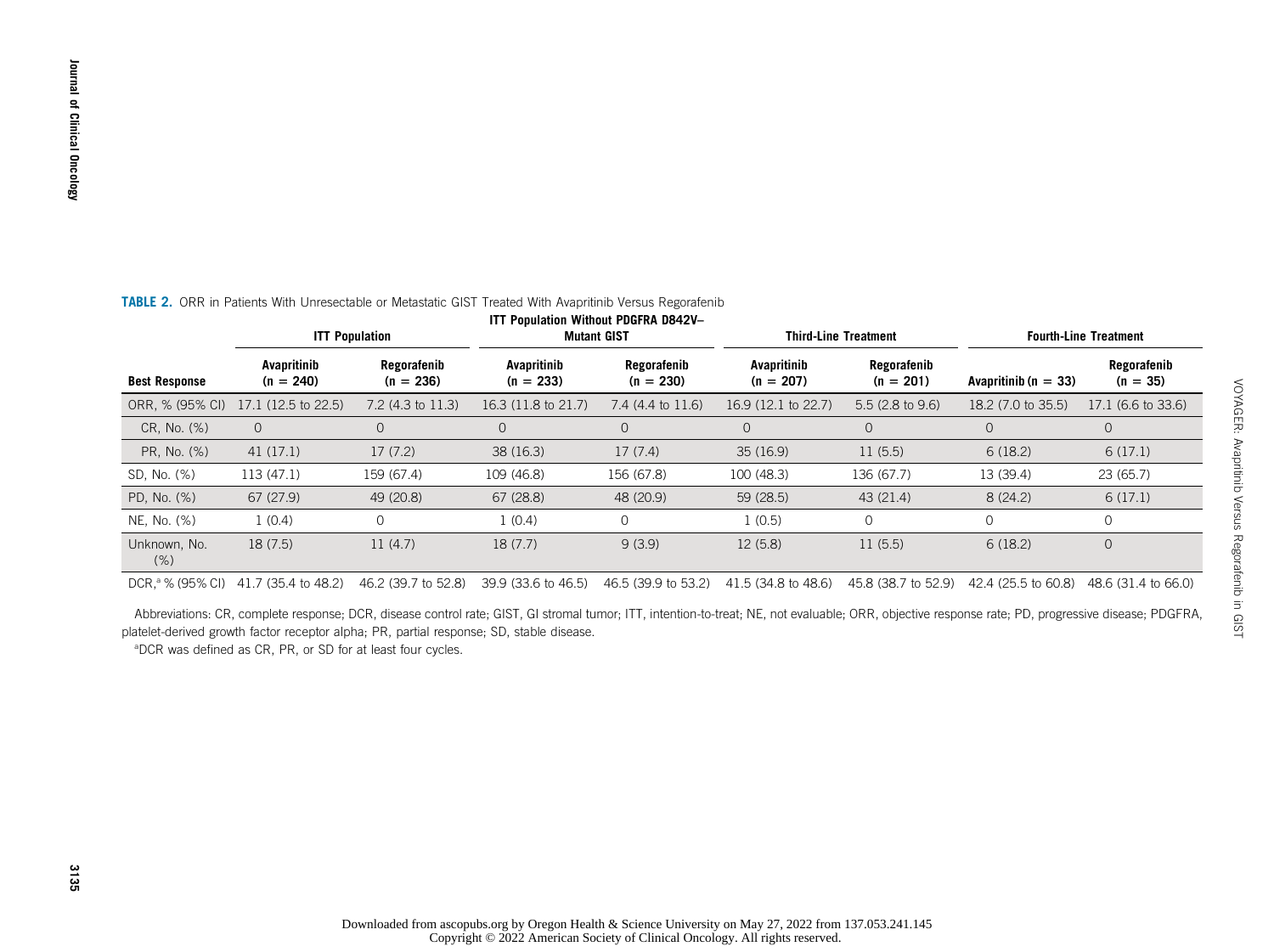#### Kang et al

#### <span id="page-8-0"></span>**TABLE 3.** TRAEs Occurring in  $\geq$  15% of Patients in Either Treatment Group

|                                                                  | <b>Patients</b> |                           |                           |                |  |
|------------------------------------------------------------------|-----------------|---------------------------|---------------------------|----------------|--|
|                                                                  |                 | Avapritinib ( $n = 239$ ) | Regorafenib ( $n = 234$ ) |                |  |
| AE                                                               | Any Grade       | Grade $\geq 3$            | Any Grade                 | Grade $\geq 3$ |  |
| TRAEs occurring in $\geq$ 15% of patients in either arm, No. (%) |                 |                           |                           |                |  |
| Any TRAE                                                         | 221 (92.5)      | 132 (55.2)                | 225 (96.2)                | 135(57.7)      |  |
| Anemia                                                           | 96 (40.2)       | 50 (20.9)                 | 28 (12.0)                 | 6(2.6)         |  |
| Nausea                                                           | 94 (39.3)       | 2 (< 1)                   | 34 (14.5)                 | 1 (< 1)        |  |
| Fatigue                                                          | 84 (35.1)       | 9(3.8)                    | 80 (34.2)                 | 12(5.1)        |  |
| Blood bilirubin increased                                        | 66 (27.6)       | 12(5.0)                   | 40(17.1)                  | 7(3.0)         |  |
| Periorbital edema                                                | 66 (27.6)       | 3(1.3)                    | $\Omega$                  | $\overline{0}$ |  |
| Face edema                                                       | 65 (27.2)       | 6(2.5)                    | 1 (< 1)                   | $\Omega$       |  |
| Diarrhea                                                         | 50 (20.9)       | 4(1.7)                    | 81 (34.6)                 | 16 (6.8)       |  |
| Peripheral edema                                                 | 45 (18.8)       | 1 (< 1)                   | 5(2.1)                    | $\overline{0}$ |  |
| Vomiting                                                         | 44 (18.4)       | $\Omega$                  | 24 (10.3)                 | 3(1.3)         |  |
| Decreased appetite                                               | 42 (17.6)       | 2 (< 1)                   | 58 (24.8)                 | 5(2.1)         |  |
| Increased lacrimation                                            | 42 (17.6)       | $\Omega$                  | $\Omega$                  | $\Omega$       |  |
| Decreased WBC count                                              | 38 (15.9)       | 10(4.2)                   | 6(2.6)                    | 2 (< 1)        |  |
| Decreased weight                                                 | 13(5.4)         | $\overline{O}$            | 37 (15.8)                 | $\overline{0}$ |  |
| Hypertension                                                     | 12(5.0)         | 4(1.7)                    | 54(23.1)                  | 28 (12.0)      |  |
| Dysphonia                                                        | 7(2.9)          | $\Omega$                  | 65 (27.8)                 | 2 (< 1)        |  |
| <b>Stomatitis</b>                                                | 6(2.5)          | $\mathbf{O}$              | 37 (15.8)                 | 2 (< 1)        |  |
| Palmar-plantar erythrodysesthesia syndrome                       | 2 (< 1)         | $\overline{O}$            | 138 (59.0)                | 38 (16.2)      |  |
| Cognitive effects, No. (%)                                       | 62 (25.9)       | 3(1.3)                    | 9(3.8)                    | 4(1.7)         |  |
| Cognitive disorder                                               | 28 (11.7)       | 3(1.3)                    | 1 (< 1)                   | 1 (< 1)        |  |
| Memory impairment                                                | 28 (11.7)       | $\circ$                   | 5(2.1)                    | 1 (< 1)        |  |
| Confusional state                                                | 10(4.2)         | $\mathbf{O}$              | 3(1.3)                    | 2 (< 1)        |  |
| Encephalopathy                                                   | 1 (< 1)         | $\Omega$                  | 1 (< 1)                   | 0              |  |
| ICB, No. (%)                                                     | 3(1.3)          | 2 (< 1)                   | $\mathbf 0$               | $\mathbf 0$    |  |
| Intracranial hemorrhage                                          | 3(1.3)          | 2 (< 1)                   | $\overline{O}$            | $\overline{0}$ |  |
| Subdural hematoma                                                | 1 (< 1)         | 1 (< 1)                   | $\overline{O}$            | $\overline{0}$ |  |
| Cerebral hemorrhage                                              | $\mathbf 0$     | $\mathbf 0$               | $\mathbf 0$               | $\mathbf 0$    |  |

Abbreviations: AE, adverse event; ICB, intracranial bleeding; TRAE, treatment-related adverse event.

(on exon 18) and other primary PDGFRA or KIT mutations (on exon 11 and exon  $11/17$ ),<sup>[18](#page-10-14)</sup> and of KIT with secondary activation loop mutations. Avapritinib demonstrates less potency against KIT mutations on exons 13 and 14 (ATP binding pocket),<sup>[18](#page-10-14)</sup> whereas regorafenib is an inhibitor of KIT with primary (exons 9 and 11) and secondary (exons 14 and  $17$ ) mutations.<sup>[25](#page-11-5)</sup> The VOYAGER patient population included those with various KIT mutations and patients with PDGFRA exon 18–mutant GIST. As such, the relative efficacy of avapritinib and regorafenib might be influenced by the underlying mutational landscape on an individual basis. Unfortunately, baseline tumor mutation status was not always known and ctDNA data were not available for all patients, limiting the feasibility of evaluating the predictive value of imatinib resistance mutations as detected in plasma. In addition, primary KIT or PDGFRA mutations in tumor samples might not have been detectable by ctDNA. Further analysis of available ctDNA data with respect to efficacy is warranted.

Another consideration is the statistical assumptions regarding PFS made when designing this study. Preliminary data from the NAVIGATOR study in the regorafenib-naïve population showed an mPFS of 8.6 months.<sup>26</sup> On the basis of these data, the VOYAGER study design targeted an HR of 0.67 for PFS, which corresponded to an expected improvement in mPFS of 2.5 months, a 50% increase over the 5 months expected with regorafenib.<sup>[7](#page-10-6)</sup> We predicted that these statistical assumptions on the basis of early NAVI-GATOR data would be replicated in VOYAGER, providing a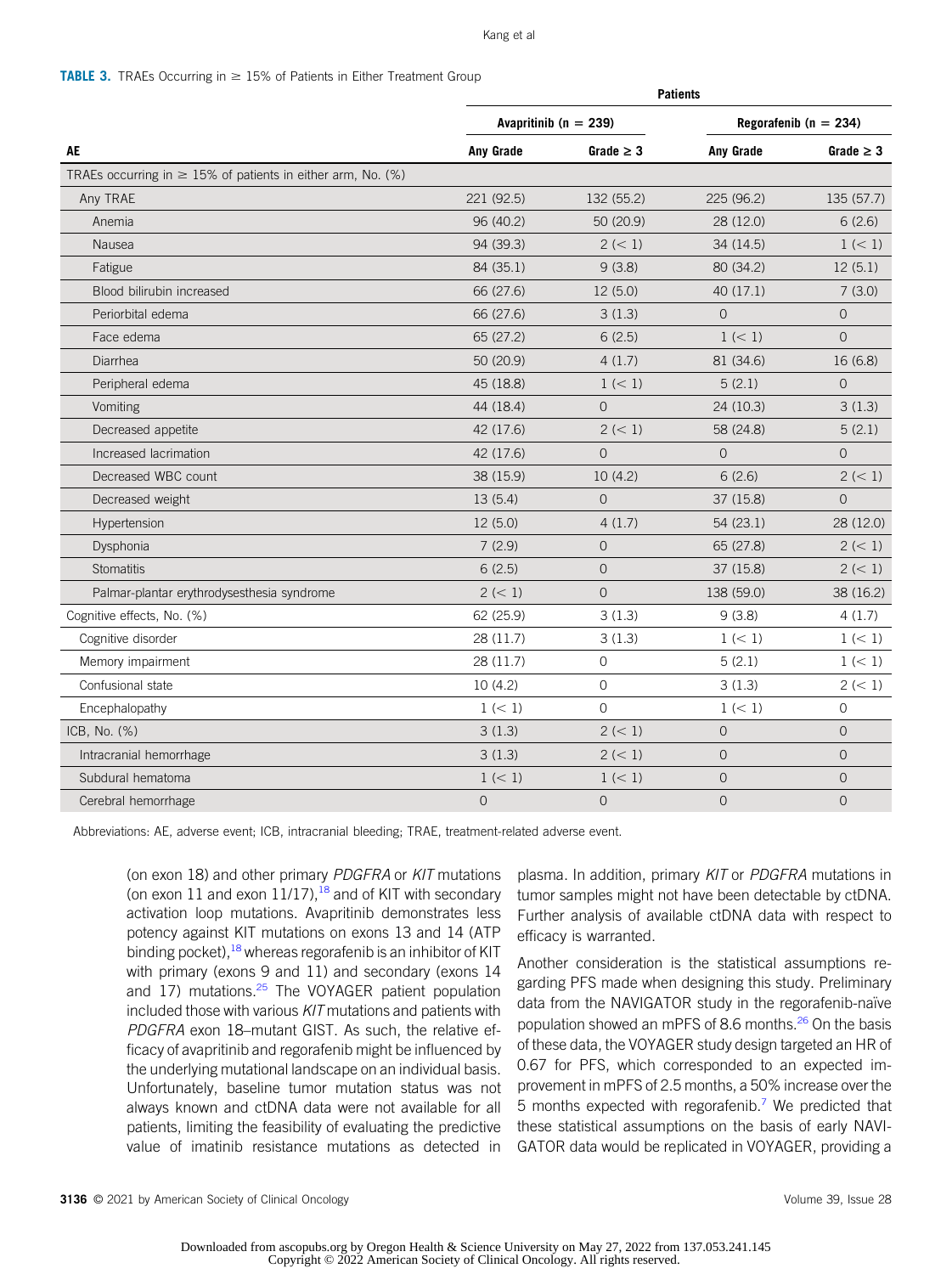robust, clinically significant improvement in PFS. This highlights the challenge of designing a phase III study on the basis of early phase I data in GIST, which may be prone to a selection bias if numbers are too low. Notably, mPFS of regorafenib was very similar (3-week difference) to the phase III GRID study.<sup>[7](#page-10-6)</sup>

Ripretinib was recently approved as fourth-line treatment for GIST, on the basis of the phase III INVICTUS study, in which ripretinib showed an ORR of 9% and a PFS of 6.3 months.[27](#page-11-7) Although crosstrial comparisons should be made with caution because of differences in study populations and conduct, the PFS for avapritinib and regorafenib as fourth-line treatments in VOYAGER was 3.8 months and 4.5 months, respectively, whereas response rates as fourth-line treatments in VOYAGER were numerically higher at 18.2% and 17.1%, respectively.

In a post hoc analysis of patients who crossed over from regorafenib, the mPFS by investigator assessment was 2.6 months, with a 6-month PFS rate of 24.1%. Although this was not a prespecified analysis, it may still suggest a clinical benefit in a subset of patients who progressed on regorafenib. Although similar efficacy was observed between avapritinib and regorafenib, the AE profile was distinct for each drug. The rate of some AEs (such as anemia, nausea, neurocognitive effects, and edema) was higher with avapritinib, however, the rate of those known to be particularly challenging with regorafenib (such as hypertension, dysphonia, stomatitis, and palmar-plantar erythrodysesthesia syndrome) was higher with regorafenib. The AE profile of avapritinib was consistent with that reported in NAVIGATOR,  $19$  and the AE profile with regorafenib was consistent with the safety profile of oral multikinase in-hibitors in patients with GIST.<sup>[7](#page-10-6),[28](#page-11-8)</sup> The rates of grade  $\geq 3$ cognitive effects were similar between avapritinib (1.3%) and regorafenib (1.7%). The rate of grade 1-2 cognitive effects was higher with avapritinib, consistent with a relationship to study drug. Notably, the rate of cognitive effects with avapritinib in this study (25.1%) was lower than that reported in NAVIGATOR (40.2%).<sup>[19](#page-10-15)</sup> In a post hoc analysis of NAVIGATOR, the rate of cognitive effects was found to be associated with cumulative exposure to avapritinib and was higher in patients who started on avapritinib 400 mg versus avapritinib 300 mg once daily.<sup>[29](#page-11-9)</sup> Of note, even low-grade cognitive effects may be impactful for patients. Thus, dose interruption until resolution is key to managing these side effects.<sup>[29](#page-11-9)</sup> In VOYAGER, the lower rate of cognitive effects could be attributed to a uniform starting dose of avapritinib 300 mg, early recognition of cognitive effects, and rapid intervention, including dose interruption and reduction. Data that inform on possible mechanisms of action for cognitive effects observed with avapritinib are limited. Platelet-derived growth factors and their receptors (PDGFRs) are expressed in several cell types of the nervous system<sup>30</sup> and play a role in CNS development, but there are no molecular data providing evidence of PDGFR inhibition as a mechanism of avapritinib-related cognitive effects.

ICB events occurred in three patients (1.3%) treated with avapritinib and were managed by dose interruptions, reductions, and/or discontinuations. There were no ICB events in patients treated with regorafenib. The rate of ICB events in the VOYAGER study was similar to that in the NAVIGATOR study, with ICBs reported in one patient treated with avapritinib 300 mg.<sup>[19](#page-10-15)</sup>

In conclusion, avapritinib was not superior to regorafenib in terms of mPFS in third-line or later treatment of patients with molecularly unselected U/M GIST in the VOYAGER study. As expected, avapritinib demonstrated a high ORR and prolonged DOR in a subgroup of seven patients with PDGFRA D842V–mutant GIST. The safety profile of avapritinib in VOYAGER was consistent with that reported in NAVIGATOR[.19](#page-10-15)

#### AFFILIATIONS

- <sup>1</sup>Department of Oncology, Asan Medical Center, University of Ulsan College of Medicine, Seoul, South Korea
- 2 Department of Medical Oncology, Sarcoma Center, Dana Farber Cancer Institute, Boston, MA
- <sup>3</sup>Royal Marsden Hospital and Institute of Cancer Research, London, UK 4 Maria Sklodowska-Curie National Research Institute of Oncology, Warsaw, Poland
- 5 Department of Gastrointestinal Oncology, Key Laboratory of
- Carcinogenesis and Translational Research (Ministry of Education/ Beijing), Peking University Cancer Hospital and Institute, Beijing, China 6 Institut Gustave Roussy, Villejuif, France
- <sup>7</sup> Department of Sarcoma Medical Oncology, MD Anderson Cancer Center, Houston, TX
- 8 Fujian Medical University, Fujian, China
- <sup>9</sup> Department of Hematology Oncology, Fox Chase Cancer Center, Philadelphia, PA
- <sup>10</sup>Division of Surgical Oncology and Thoracic Surgery, University of Heidelberg (UMM), Mannheim, Germany
- <sup>11</sup>Division of Medical Oncology, University of Colorado School of Medicine, Aurora, CO
- <sup>12</sup>Currently at Janssen Oncology, Aurora, CO
- <sup>13</sup>Centre Léon Bérard, Lyon, France
- 14Memorial Sloan Kettering Cancer Center and Weill Cornell Medical College, New York, NY
- <sup>15</sup>Department of Medicine, University of Miami-Sylvester Comprehensive Cancer Center, Miami, FL
- <sup>16</sup>IRCCS Azienda Ospedaliero-Universitaria di Bologna, Bologna, Italy
- <sup>17</sup>Department of General Medicine Oncology, Leuven Cancer Institute,
- University Hospitals Leuven, Leuven, Belgium
- 18Blueprint Medicines Corporation, Cambridge, MA
- 19Portland VA Health Care System and OHSU Knight Cancer Institute, Portland, OR
- <sup>20</sup>Department of Medical Oncology, Sarcoma Center, West German Cancer Center, DKTK-Partner-Site, University of Duisburg-Essen, Essen, Germany

#### CORRESPONDING AUTHOR

Sebastian Bauer, MD, Department of Medical Oncology Sarcoma Center, West German Cancer Center DKTK-Partner-Site, University of Duisburg-Essen, Hufelandstrasse 55, 45147 Essen, Germany; e-mail: [sebastian.bauer@uk-essen.de](mailto:sebastian.bauer@uk-essen.de).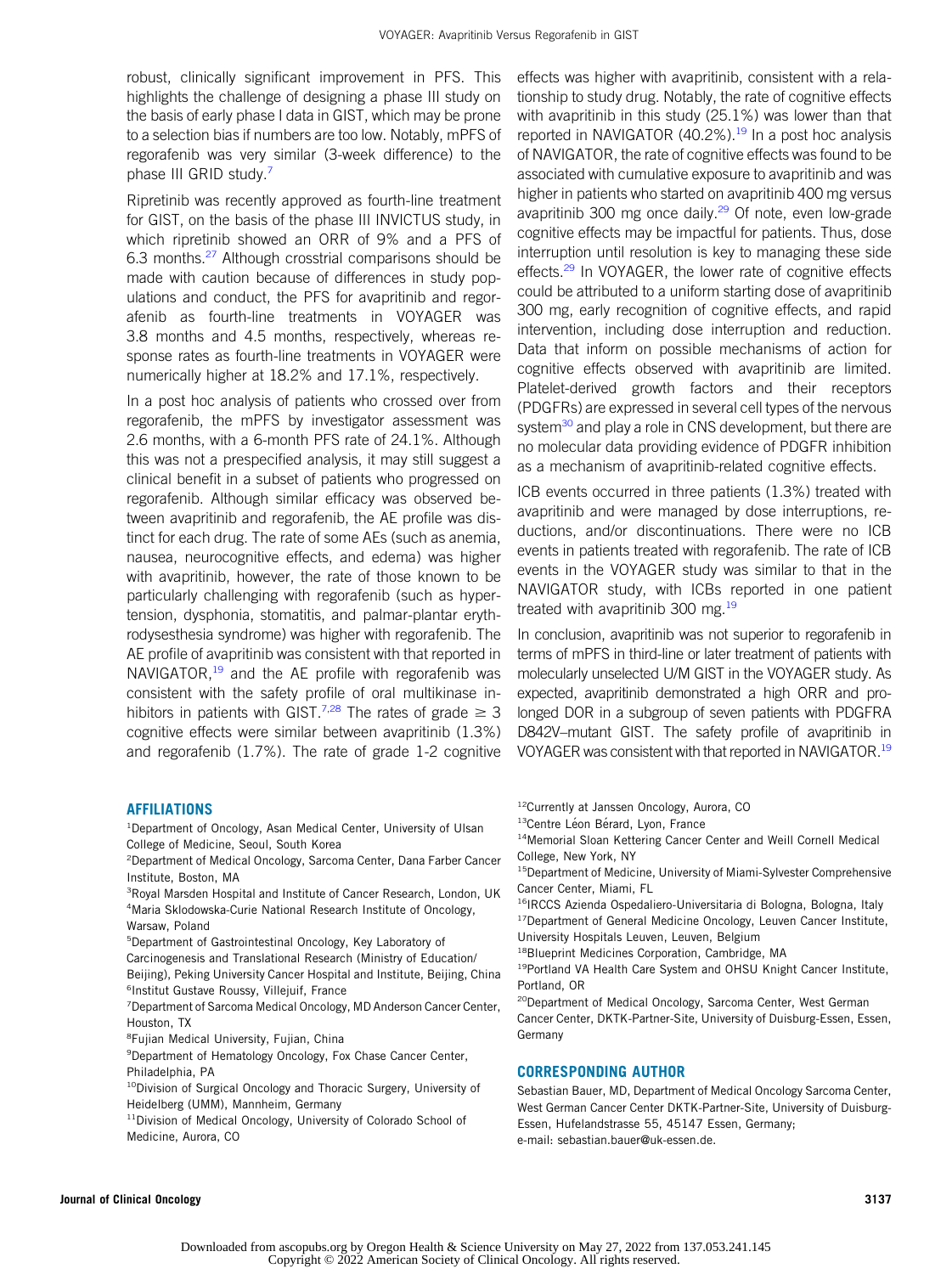Kang et al

#### **DISCLAIMER**

The sponsor was involved in the study design and collection, analysis, and interpretation of data, as well as data checking of information provided in the manuscript. However, ultimate responsibility for opinions, conclusions, and data interpretation lies with the authors. M.C.H. received partial salary support from a Merit Review grant from the Department of Veterans Affairs (2I01BX000338-05).

#### EQUAL CONTRIBUTION

Y.-K.K. and S.G. contributed equally; M.C.H. and S.B. contributed equally to this work.

#### CLINICAL TRIAL INFORMATION

[NCT03465722](https://www.clinicaltrials.gov/ct2/show/NCT03465722)

#### AUTHORS' DISCLOSURES OF POTENTIAL CONFLICTS OF INTEREST

Disclosures provided by the authors are available with this article at DOI [https://doi.org/10.1200/JCO.21.00217.](https://ascopubs.org/doi/full/10.1200/JCO.21.00217)

#### AUTHOR CONTRIBUTIONS

Conception and design: Yoon-Koo Kang, Suzanne George, Robin L. Jones, Margaret von Mehren, William D. Tap, Jonathan Trent, Patrick Schöffski, Kevin He, Maria Roche, Michael C. Heinrich, Sebastian Bauer

Financial support: Jonathan Trent

Administrative support: Suzanne George, Robin L. Jones, Peter Hohenberger, Jonathan Trent

Provision of study materials or patients: Yoon-Koo Kang, Suzanne George, Robin L. Jones, Piotr Rutkowski, Lin Shen, Olivier Mir, Shreyaskumar Patel, Yongjian Zhou, Margaret von Mehren, Peter Hohenberger, Victor Villalobos, Mehdi Brahmi, William D. Tap, Jonathan Trent, Patrick Schöffski, Michael C. Heinrich

Collection and assembly of data: All authors Data analysis and interpretation: All authors Manuscript writing: All authors Final approval of manuscript: All authors Accountable for all aspects of the work: All authors

#### ACKNOWLEDGMENT

The authors would like to thank the patients, their families, all investigators, clinical research staff, and sites involved in this study. Medical writing support was provided by Miriam Cohen, PhD, and Deborah Cantu, PhD; editorial support was provided by Travis Taylor, BA, all of Paragon, Knutsford, United Kingdom, supported by Blueprint Medicines Corporation. Blueprint Medicines Corporation follows all current policies established by the International Committee of Medical Journal Editors and Good Publication Practice guidelines [\(http://](http://annals.org/aim/article/2424869/good-publication-practice-communicating-company-sponsored-medical-research-gpp3) [annals.org/aim/article/2424869/good-publication-practice](http://annals.org/aim/article/2424869/good-publication-practice-communicating-company-sponsored-medical-research-gpp3)[communicating-company-sponsored-medical-research-gpp3\)](http://annals.org/aim/article/2424869/good-publication-practice-communicating-company-sponsored-medical-research-gpp3).

#### **REFERENCES**

- <span id="page-10-0"></span>1. Ducimetiere F, Lurkin A, Ranchere-Vince D, et al: Incidence of sarcoma histotypes and molecular subtypes in a prospective epidemiological study with central pathology review and molecular testing. PLoS One 6:e20294, 2011
- <span id="page-10-1"></span>2. Nilsson B, Bumming P, Meis-Kindblom JM, et al: Gastrointestinal stromal tumors: The incidence, prevalence, clinical course, and prognostication in the preimatinib mesylate era–a population-based study in western Sweden. Cancer 103:821-829, 2005
- <span id="page-10-2"></span>3. Soreide K, Sandvik OM, Soreide JA, et al: Global epidemiology of gastrointestinal stromal tumours (GIST): A systematic review of population-based cohort studies. Cancer Epidemiol 40:39-46, 2016
- <span id="page-10-3"></span>4. Demetri GD, von Mehren M, Antonescu CR, et al: NCCN Task Force report: Update on the management of patients with gastrointestinal stromal tumors. J Natl Compr Canc Netw 8:S1-S41, 2010 (suppl 2); quiz S42-S44
- <span id="page-10-4"></span>5. Casali PG, Abecassis N, Aro HT, et al: Gastrointestinal stromal tumours: ESMO-EURACAN clinical practice guidelines for diagnosis, treatment and follow-up. Ann Oncol 29:iv68-iv78, 2018
- <span id="page-10-5"></span>6. National Comprehensive Cancer Network: NCCN Clinical Practice Guidelines in Oncology: Gastrointestinal Stromal Tumors (GISTs) (Version 1.2021). [https://](https://www.nccn.org/professionals/physician_gls/pdf/gist.pdf) [www.nccn.org/professionals/physician\\_gls/pdf/gist.pdf](https://www.nccn.org/professionals/physician_gls/pdf/gist.pdf)
- <span id="page-10-6"></span>7. Demetri GD, Reichardt P, Kang Y-K, et al: Efficacy and safety of regorafenib for advanced gastrointestinal stromal tumours after failure of imatinib and sunitinib (GRID): An international, multicentre, randomised, placebo-controlled, phase 3 trial. Lancet 381:295-302, 2013
- 8. Demetri GD, van Oosterom AT, Garrett CR, et al: Efficacy and safety of sunitinib in patients with advanced gastrointestinal stromal tumour after failure of imatinib: A randomised controlled trial. Lancet 368:1329-1338, 2006
- 9. Demetri GD, von Mehren M, Blanke CD, et al: Efficacy and safety of imatinib mesylate in advanced gastrointestinal stromal tumors. N Engl J Med 347:472-480, 2002
- <span id="page-10-7"></span>10. Smith BD, Kaufman MD, Lu WP, et al: Ripretinib (DCC-2618) is a switch control kinase inhibitor of a broad spectrum of oncogenic and drug-resistant KIT and PDGFRA variants. Cancer Cell 35:738-751.e9, 2019
- <span id="page-10-8"></span>11. Liegl B, Kepten I, Le C, et al: Heterogeneity of kinase inhibitor resistance mechanisms in GIST. J Pathol 216:64-74, 2008
- 12. Gramza AW, Corless CL, Heinrich MC: Resistance to tyrosine kinase inhibitors in gastrointestinal stromal tumors. Clin Cancer Res 15:7510, 2009
- <span id="page-10-10"></span>13. Wardelmann E, Merkelbach-Bruse S, Pauls K, et al: Polyclonal evolution of multiple secondary KIT mutations in gastrointestinal stromal tumors under treatment with imatinib mesylate. Clin Cancer Res 12:1743-1749, 2006
- <span id="page-10-9"></span>14. Kee D, Zalcberg JR: Current and emerging strategies for the management of imatinib-refractory advanced gastrointestinal stromal tumors. Ther Adv Med Oncol 4:255-270, 2012
- <span id="page-10-11"></span>15. Antonescu CR, Besmer P, Guo T, et al: Acquired resistance to imatinib in gastrointestinal stromal tumor occurs through secondary gene mutation. Clin Cancer Res 11:4182-4190, 2005
- <span id="page-10-12"></span>16. Heinrich MC, Corless CL, Demetri GD, et al: Kinase mutations and imatinib response in patients with metastatic gastrointestinal stromal tumor. J Clin Oncol 21: 4342-4349, 2003
- <span id="page-10-13"></span>17. Cassier PA, Fumagalli E, Rutkowski P, et al: Outcome of patients with platelet-derived growth factor receptor alpha-mutated gastrointestinal stromal tumors in the tyrosine kinase inhibitor era. Clin Cancer Res 18:4458-4464, 2012
- <span id="page-10-14"></span>18. Evans EK, Gardino AK, Kim JL, et al: A precision therapy against cancers driven by KIT/PDGFRA mutations. Sci Transl Med 9:eaao1690, 2017
- <span id="page-10-15"></span>19. Heinrich MC, Jones RL, von Mehren M, et al: Avapritinib in advanced PDGFRA D842V-mutant gastrointestinal stromal tumour (NAVIGATOR): A multicentre, open-label, phase 1 trial. Lancet Oncol 21:935-946, 2020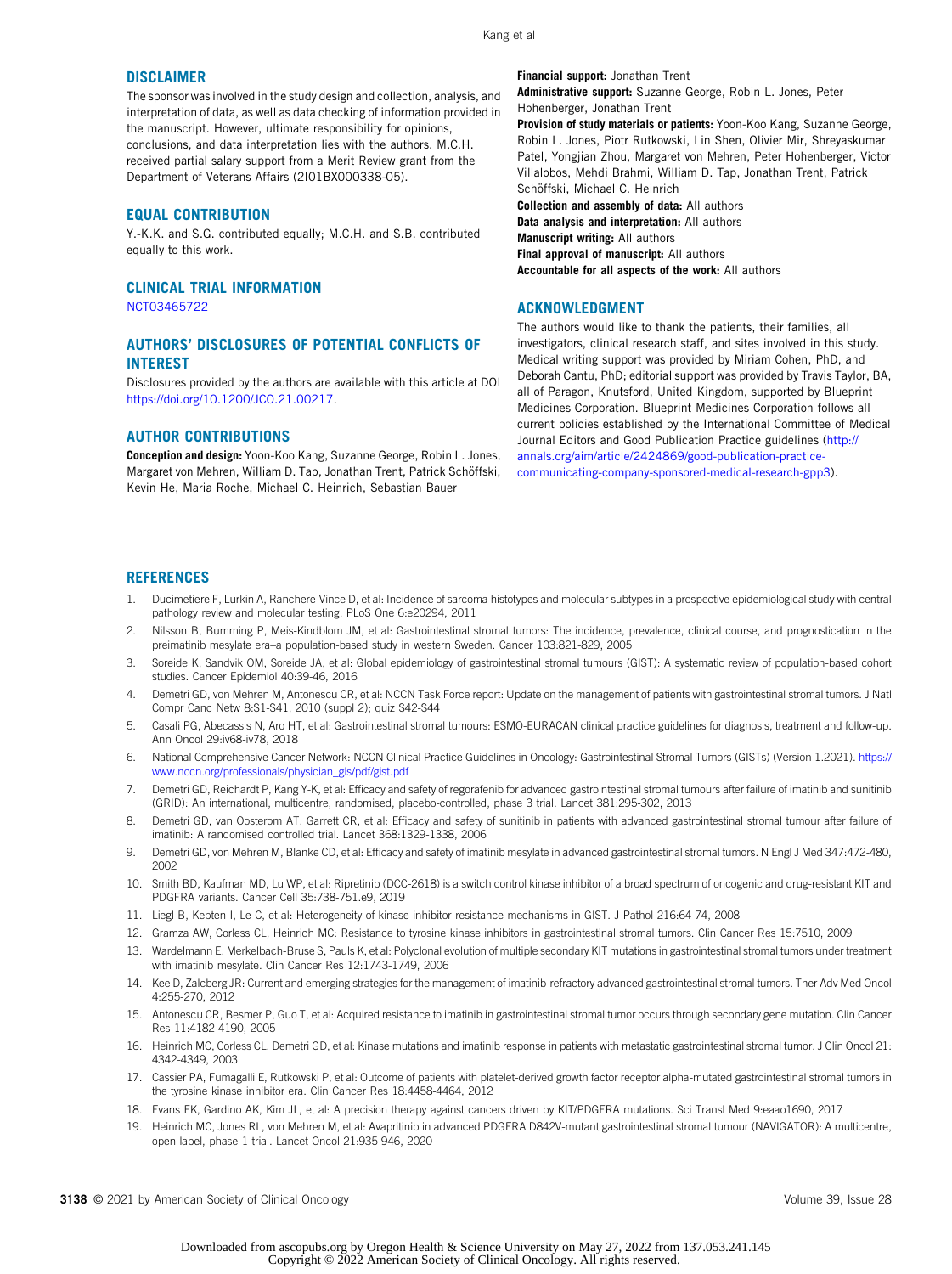- <span id="page-11-0"></span>20. George S, Jones RL, Bauer S, et al: Avapritinib in patients with advanced gastrointestinal stromal tumors following at least three prior lines of therapy. Oncologist 26:e639-e649, 2021
- <span id="page-11-1"></span>21. Blueprint Medicines Corporation: AYVAKIT (Avapritinib). Prescribing Information. Cambridge, MA, Blueprint Medicines Corporation, 2020
- <span id="page-11-2"></span>22. Blueprint Medicines (the Netherlands) B.V.: AYVAKYT® (Avapritinib). Summary of Product Characteristics. Amsterdam, the Netherlands, Blueprint Medicines (the Netherlands) B.V., 2020
- <span id="page-11-3"></span>23. Bayer Healthcare Pharmaceuticals Inc: VITRAKVI (Larotrectinib). Prescribing Information. Whippany, NJ, Bayer Healthcare Pharmaceuticals Inc, 2020
- <span id="page-11-4"></span>24. Jones RL, Serrano C, von Mehren M, et al: Avapritinib in unresectable or metastatic PDGFRA D842V-mutant gastrointestinal stromal tumours: Long-term efficacy and safety data from the NAVIGATOR phase 1 trial. Eur J Cancer 145:132-142, 2021
- <span id="page-11-5"></span>25. Serrano C, Mariño-Enríquez A, Tao DL, et al: Complementary activity of tyrosine kinase inhibitors against secondary kit mutations in imatinib-resistant gastrointestinal stromal tumours. Br J Cancer 120:612-620, 2019
- <span id="page-11-6"></span>26. Heinrich M, von Mehren M, Jones RL: Avapritinib is highly active and well-tolerated in patients (pts) with advanced GIST driven by diverse variety of oncogenic mutations in KIT and PDGFRA. Presented at the CTOS Annual Meeting, Rome, Italy, November 14-17, 2018
- <span id="page-11-7"></span>27. Blay JY, Serrano C, Heinrich MC, et al: Ripretinib in patients with advanced gastrointestinal stromal tumours (INVICTUS): A double-blind, randomised, placebocontrolled, phase 3 trial. Lancet Oncol 21:923-934, 2020
- <span id="page-11-8"></span>28. Giampieri R, Prete MD, Prochilo T, et al: Off-target effects and clinical outcome in metastatic colorectal cancer patients receiving regorafenib: The TRIBUTE analysis. Sci Rep 7:45703, 2017
- <span id="page-11-9"></span>29. Joseph CP, Abaricia SN, Angelis MA, et al: Optimal avapritinib treatment strategies for patients with metastatic or unresectable gastrointestinal stromal tumors. Oncologist 26:e622-e631, 2021

n-a-a

<span id="page-11-10"></span>30. Sil S, Periyasamy P, Thangaraj A, et al: PDGF/PDGFR axis in the neural systems. Mol Aspects Med 62:63-74, 2018

#### **ASCO Answers-The Ideal Take-Home Patient Education Resource**



ASCO has created helpful resources to support your patients and their caregivers. **ASCO Answers** patient education materials provide trusted information on cancer types, diagnosis, treatment, side effects, and coping in three convenient formats: fact sheets, topic-specific booklets, and comprehensive, patient-friendly guides.

ASCO Answers can be purchased from the ASCO Store at **cancer.net/estore.** Free domestic shipping. Members save 20%.

## Cancer.Net<sup>'</sup> Doctor-Approved Patient Information from ASCO<sup>®</sup>